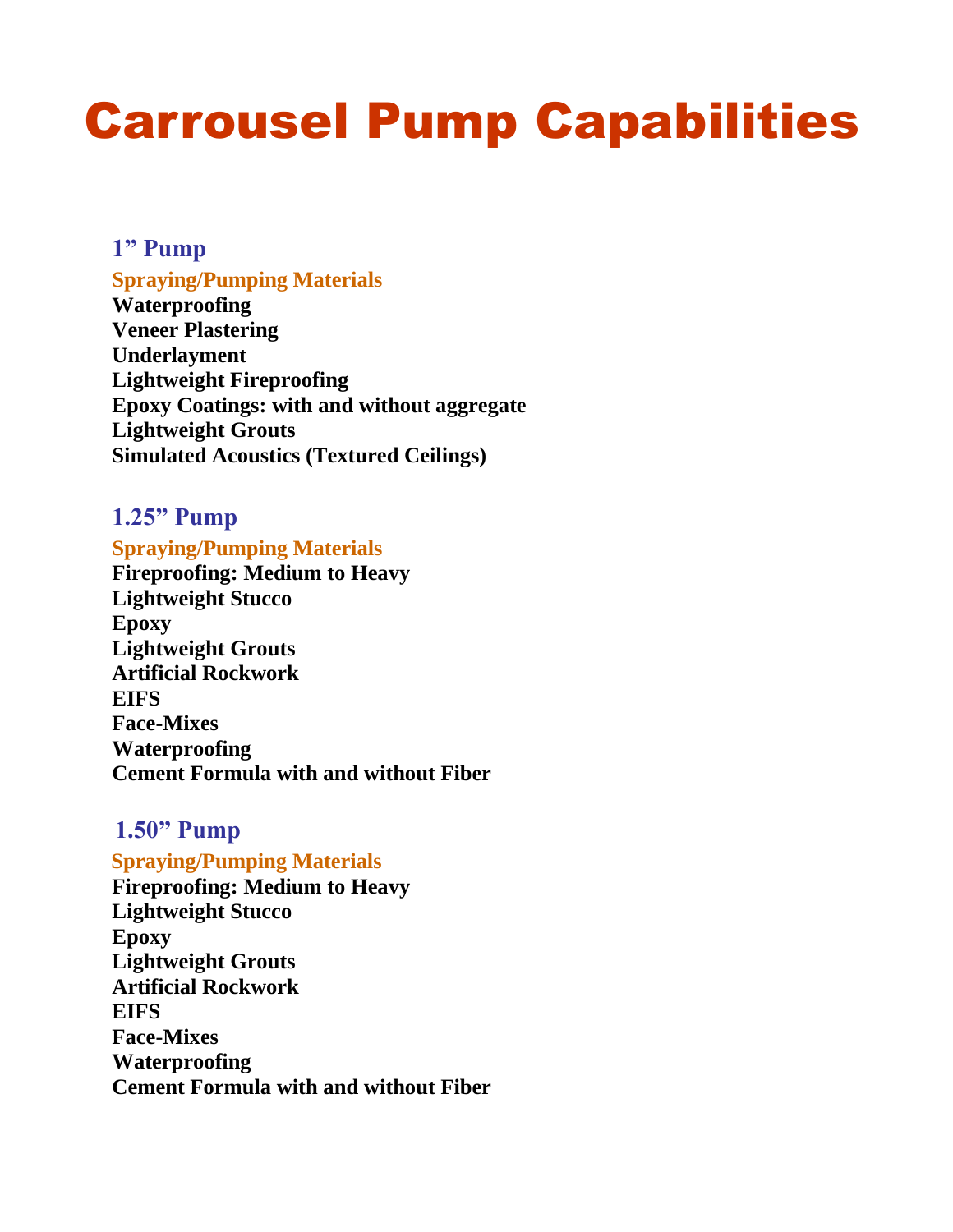

#### **Based on proper formula and mixed adequately**

- What type of material are you spraying or pumping?
- Are you working with multiple materials?
- How are you mixing the material?
- Any job constraints?
- Power Requirements?

 $Pump = 315$ lbs without accessories

Dimensions: 43" x 32" x 35"

Type of material determines length of material line and gearbox ratio

Gearbox Ratio 10:1: Thin material 20:1: Thick material (Consult test reports)

Pneumatic, Electric, Hydraulic

### **Carrousel Pump Capabilities**

### **1" Pump**

### **Spraying/Pumping Materials**

- Waterproofing
- Veneer Plastering
- Underlayment
- Lightweight Fireproofing
- Epoxy Coatings: with and without aggregate
- Lightweight Grouts
- Simulated Acoustics (Textured Ceilings)

#### **Aggregate Size**

• Sand

- 10:1 Gearbox
	- $\circ$  4.3 Gallons per Minute = 36lbs
	- o 1.2 Cubic Yards per Hour
- $\bullet$  20:1 Gearbox
	- o 2.1 Gallons per Minute
	- o .6 Cubic Yards per Hour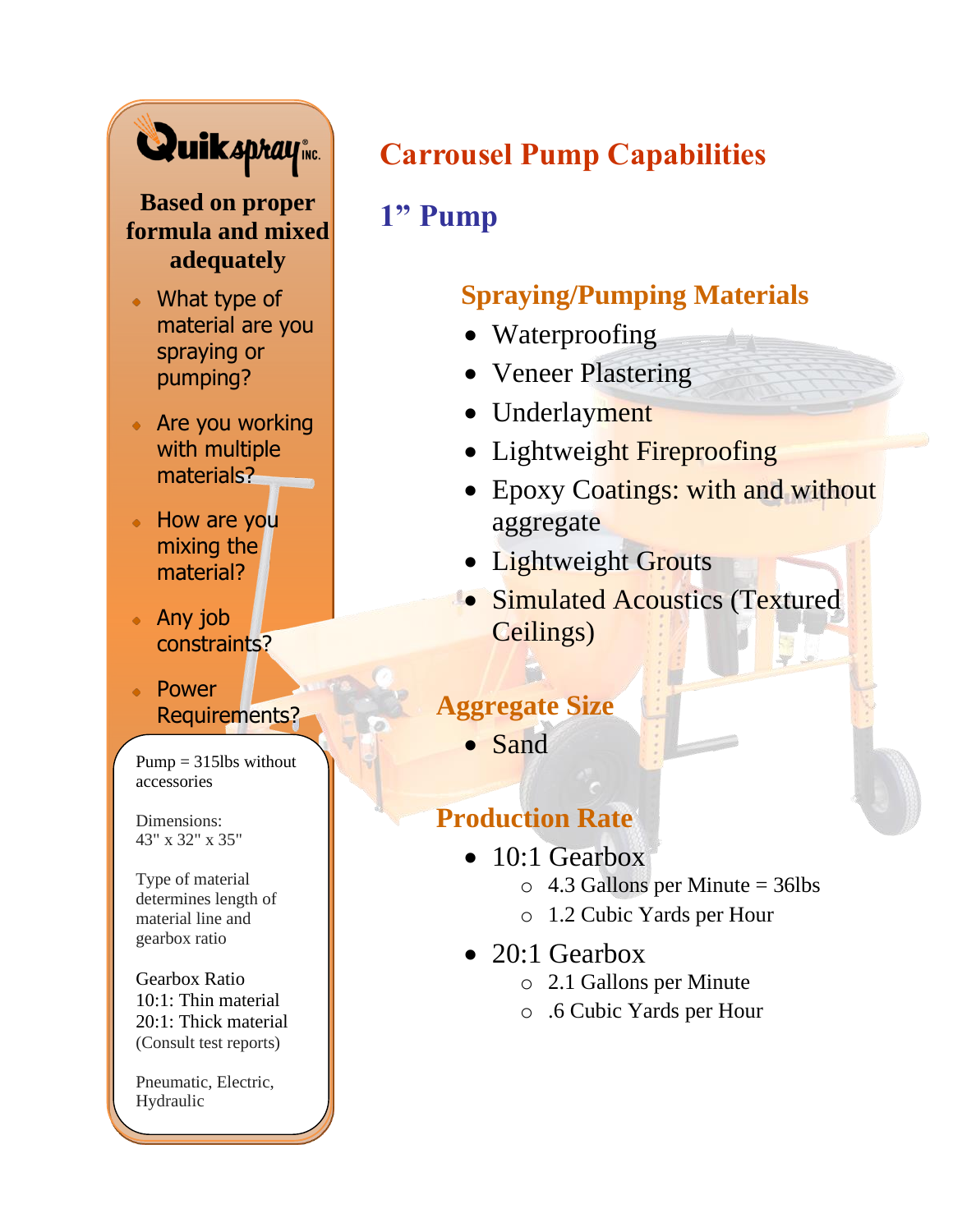# Quikspraying

#### **Based on proper formula and mixed adequately**

- What type of material are you spraying or pumping?
- Are you working with multiple materials?
- How are you mixing the material?
- Any job constraints?
- Power Requirements?

 $Pump = 315$ lbs without accessories

Dimensions: 43" x 32" x 35"

Type of material determines length of material line and gearbox ratio

Gearbox Ratio 10:1: Thin material 20:1: Thick material (Consult test reports)

Pneumatic, Electric, Hydraulic

### **Carrousel Pump Capabilities**

### **1.25" Pump**

#### **Spraying/Pumping Materials**

- Fireproofing: Medium to Heavy
- Lightweight Stucco
- Epoxy
- Lightweight Grouts
- Artificial Rockwork
- EIFS
- Face-Mixes
- Waterproofing
- Cement Formula with and without Fiber

**QuikADMAY** 

#### **Aggregate Size**

•  $1/8$ " to  $\frac{1}{4}$ " Pea Gravel

- $\bullet$  10:1 Gearbox
	- $\circ$  6.5 Gallons per Minute = 54lbs
	- o 1.8 Cubic Yards per Hour
- 20:1 Gearbox
	- o 3.25 Gallons per Minute
	- o .9 Cubic Yards per Hour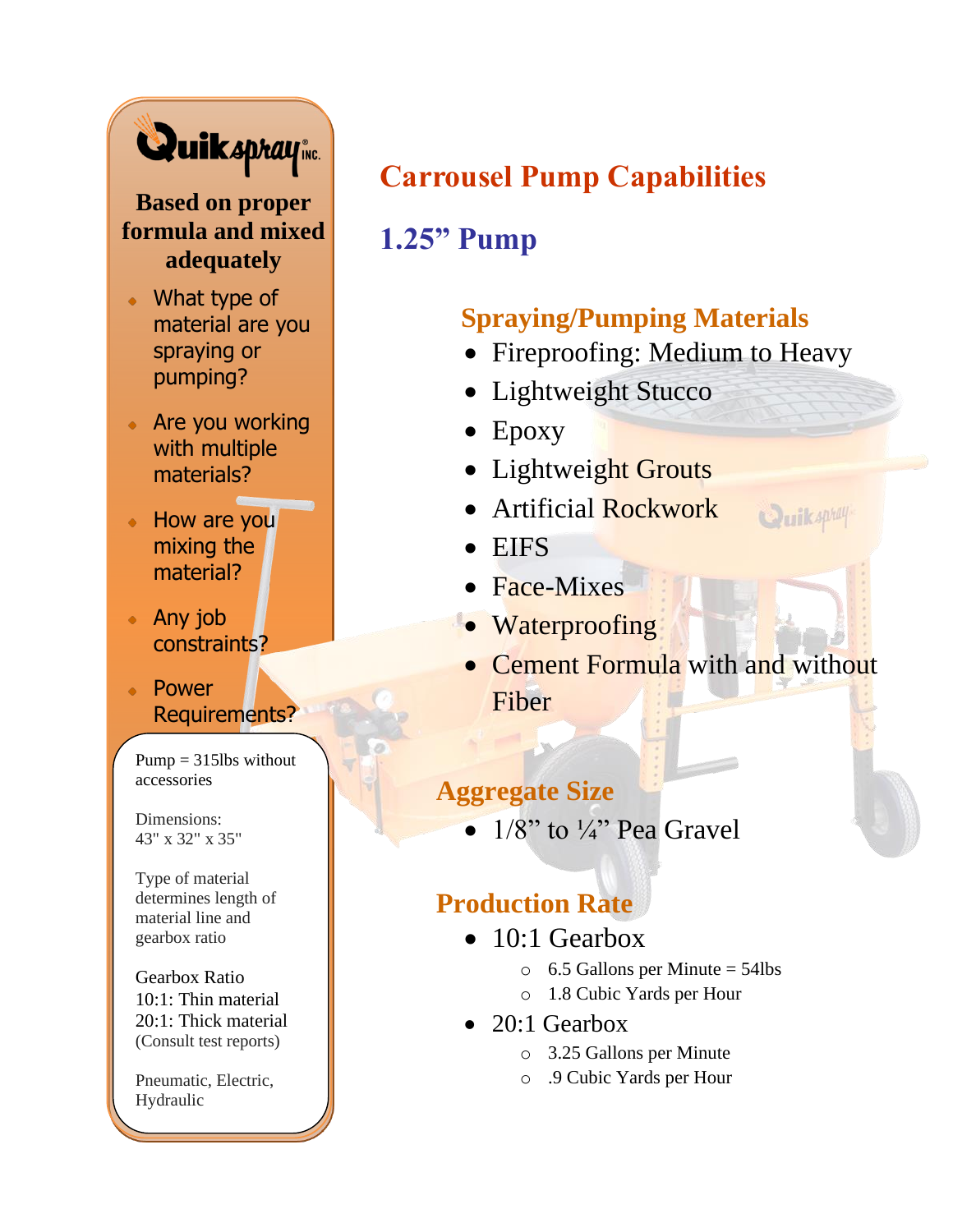## Quiksprayine

**Based on proper formula and mixed adequately**

- What type of material are you spraying or pumping?
- Are you working with multiple materials?
- How are you mixing the material?
- Any job constraints?
- Power Requirements?

 $Pump = 315$ lbs without accessories

Dimensions: 43" x 32" x 35"

Type of material determines length of material line and gearbox ratio

Gearbox Ratio 10:1: Thin material 20:1: Thick material (Consult test reports)

Pneumatic, Electric, Hydraulic

## **Carrousel Pump Capabilities**

### **1.50" Pump**

#### **Spraying/Pumping Materials**

- Fireproofing: Medium to Heavy
- Lightweight Stucco
- Epoxy
- Lightweight Grouts
- Artificial Rockwork
- EIFS
- Face-Mixes
- Waterproofing
- Cement Formula with and without Fiber

Quikaphay

#### **Aggregate Size**

 $\bullet$  1/4" to 3/8" Pea Gravel

- 10:1 Gearbox
	- $\circ$  9 Gallons per Minute = 75lbs
	- o 2.4 Cubic Yards per Hour
- 20:1 Gearbox
	- o 4.5 Gallons per Minute
	- o 1.2 Cubic Yards per Hour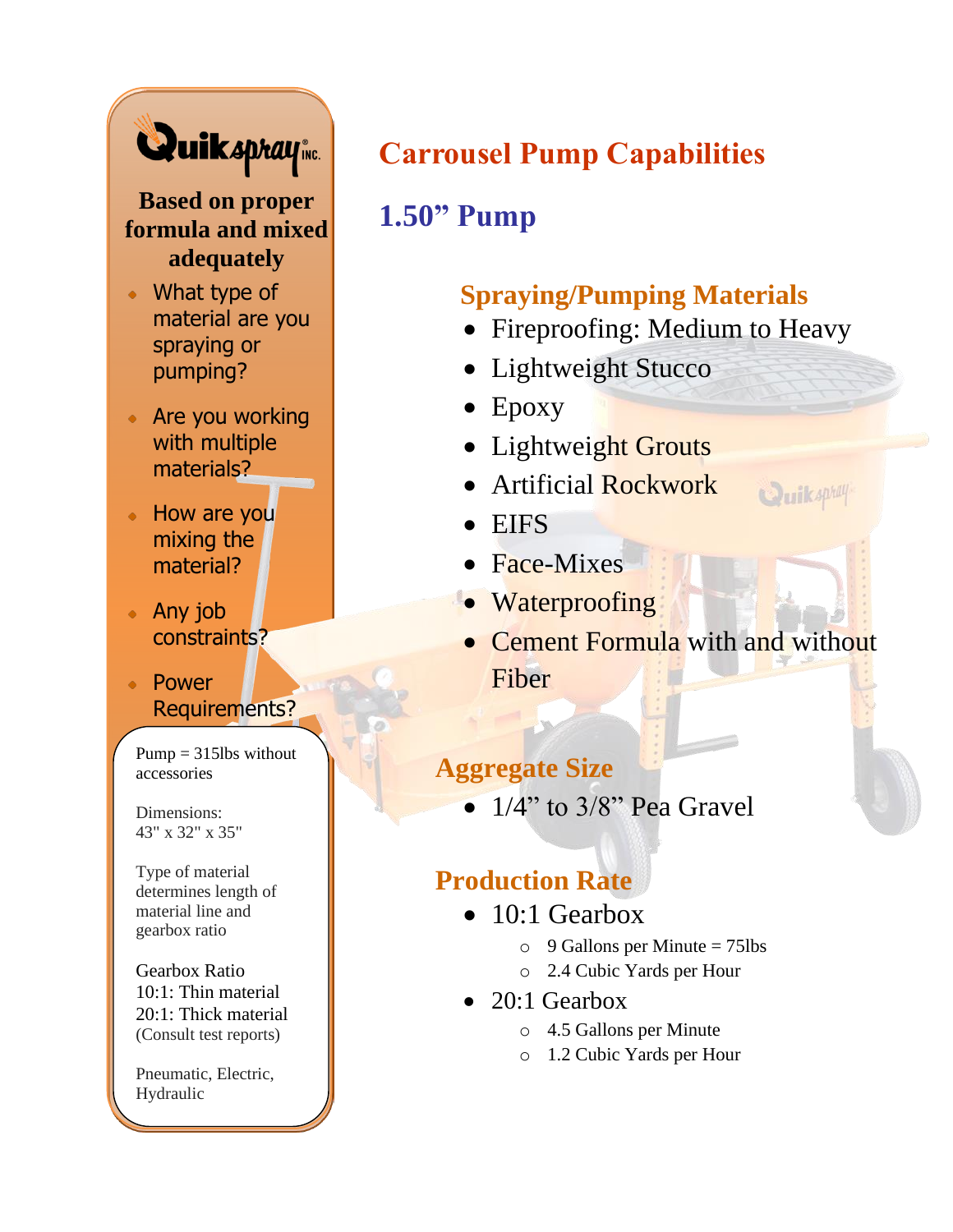

**Based on proper formula and mixed adequately**

What type of material are you spraying or pumping?

- Are you working with multiple materials?
- How are you mixing the material?
- Any job constraints?
- Power Requirements?

**Hopper**: 100 gallons

**Weight** Pump: 750 lbs Hopper: 255 lbs

**Dimensions** Pump: 42.5" x26"x 41" Hopper: 42.5"x24"x41"

Electric and Hydraulic

### **Carrousel Pump Capabilities**

**2" Pump**

### **Spraying/Pumping Materials**

- Fireproofing
- Stucco
- Epoxy
- Grouts
- **Artificial Rockwork**
- EIFS
- Face-Mixes
	- Waterproofing
	- Cement Formula with and without Fiber

### **Aggregate Size**

• 3/8" Pea Gravel

- 6 plus cubic yards per hour
- Can pump/spray about 3 times more product than smaller Carrousel pump